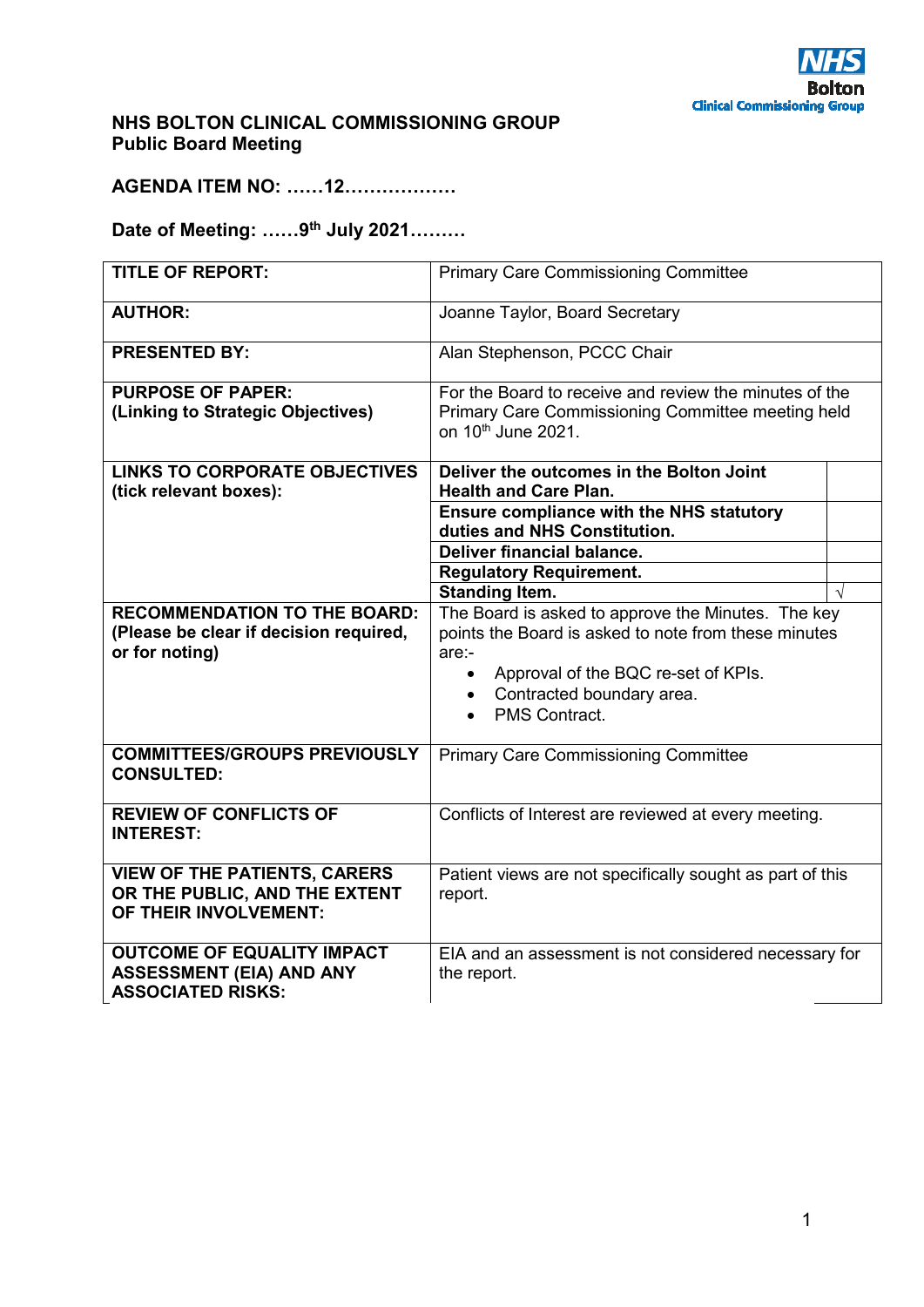## **MINUTES**

## **Primary Care Commissioning Committee – Virtual Meeting**

| Date: | 10th June 2021 |
|-------|----------------|
|-------|----------------|

**Time: 12.00pm** 

## **Present:**

| <b>CCG Lay Member (Committee Chair)</b>                 |
|---------------------------------------------------------|
| CCG Chief Officer (in the Chair for items 9/21 to       |
| 12/21 and 14/21)                                        |
| <b>CCG Clinical Director, Primary Care &amp; Health</b> |
| Improvement                                             |
| <b>CCG Associate Director Primary Care &amp; Health</b> |
| Improvement                                             |
| <b>CCG Head of Primary Care Contracting</b>             |
| <b>CCG Acting Chief Finance Officer</b>                 |
| <b>Bolton Council Elected Member</b>                    |
| <b>Bolton Council Elected Member</b>                    |
| <b>Local GP representative</b>                          |
| <b>Local Practice Manager representative</b>            |
| <b>CCG Director of Strategic</b>                        |
| <b>Commissioning/Deputy Chief Officer</b>               |
| <b>Health Watch representative</b>                      |
|                                                         |
| <b>CCG Primary Care Contract Manager</b>                |
|                                                         |

**In attendance:** 

**Minutes by:** 

**Joanne Taylor Board Secretary** 

| <b>Minute</b><br>No. | <b>Topic</b>                                                                                                                                                                                                                                                                                                                                                                                                           |  |
|----------------------|------------------------------------------------------------------------------------------------------------------------------------------------------------------------------------------------------------------------------------------------------------------------------------------------------------------------------------------------------------------------------------------------------------------------|--|
| 19/21                | <b>Apologies for Absence</b><br>Apologies for absence were received from:-<br>• Kerry Porter, GMH&SCP Primary Care team representative.<br>Lynn Donkin, Public Health representative, Bolton Council.<br>$\bullet$                                                                                                                                                                                                     |  |
| 20/21                | <b>Declarations of Interest</b><br>Stephen Liversedge, Steven Whittaker and Stacey Walsh declared an interest in all<br>the items on the agenda relating to primary care, due to potential financial conflicts<br>of interest.<br>The Chair agreed that for each item, views would be taken on the potential conflicts<br>of interest to confirm if these members could take part in any voting or decisions<br>taken. |  |
|                      | The Chair reminded members of their obligation to declare any interest they may have on<br>any issues arising at meetings which might conflict with the business of the committee. It<br>was noted that declarations declared by members of the committee are listed in the CCG's                                                                                                                                      |  |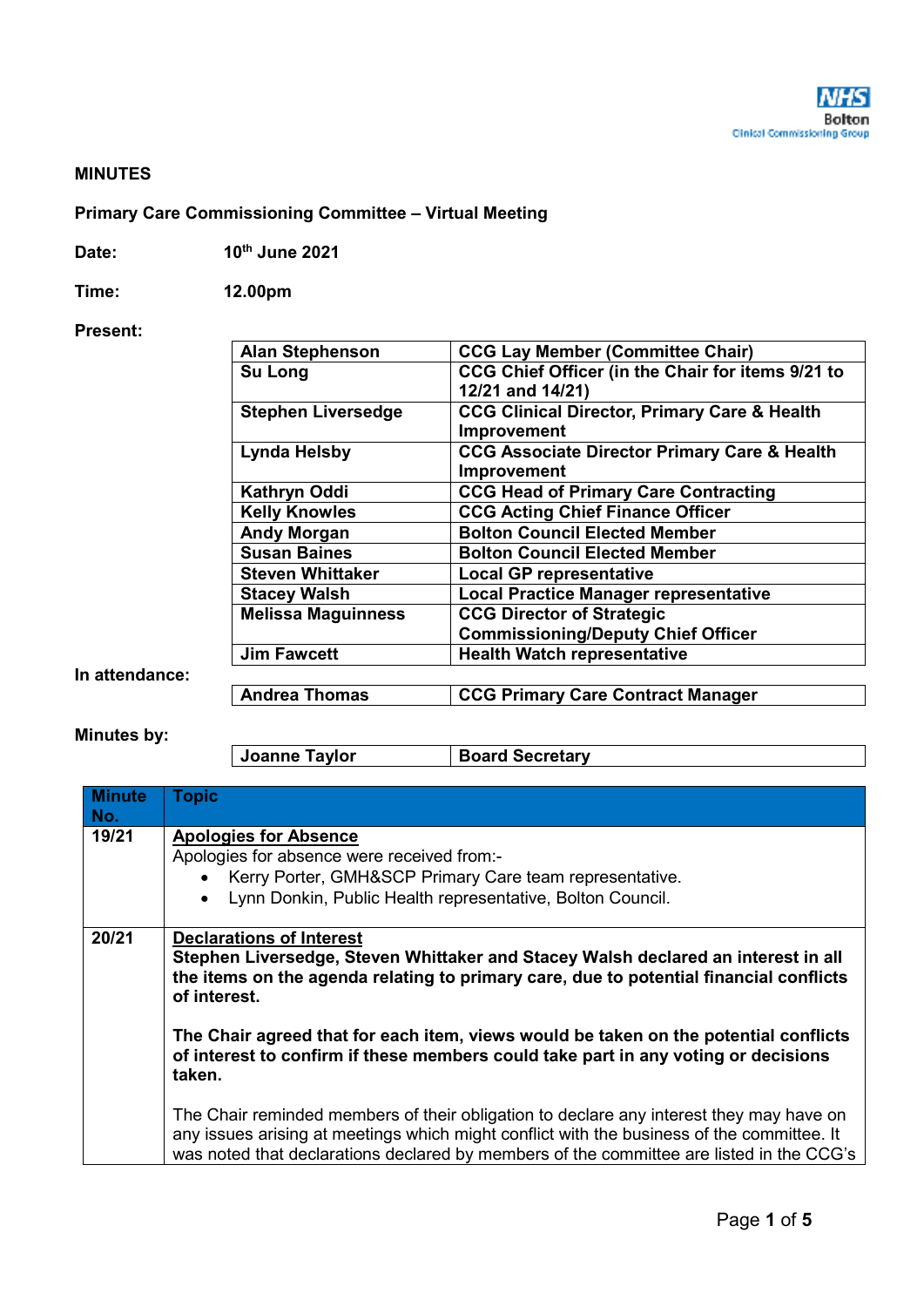|       | Register of Interest. The Register is available either via the CCG Board Secretary or the                                                                                                                                                                                                                                                                                                                                                                                                                                                                                                                                                                                                          |
|-------|----------------------------------------------------------------------------------------------------------------------------------------------------------------------------------------------------------------------------------------------------------------------------------------------------------------------------------------------------------------------------------------------------------------------------------------------------------------------------------------------------------------------------------------------------------------------------------------------------------------------------------------------------------------------------------------------------|
|       | CCG's website at the following link:                                                                                                                                                                                                                                                                                                                                                                                                                                                                                                                                                                                                                                                               |
|       | http://www.boltonccg.nhs.uk/about-us/declarations-of-interest                                                                                                                                                                                                                                                                                                                                                                                                                                                                                                                                                                                                                                      |
| 21/21 | Minutes from the Meeting held on 13th May 2021                                                                                                                                                                                                                                                                                                                                                                                                                                                                                                                                                                                                                                                     |
|       | The Minutes were approved as a correct record.                                                                                                                                                                                                                                                                                                                                                                                                                                                                                                                                                                                                                                                     |
|       |                                                                                                                                                                                                                                                                                                                                                                                                                                                                                                                                                                                                                                                                                                    |
| 22/21 | <b>Primary Care Covid Expansion Funding</b>                                                                                                                                                                                                                                                                                                                                                                                                                                                                                                                                                                                                                                                        |
|       | The report detailed the proposals for the second tranche of ring-fenced funding available<br>to practices for the Covid expansion fund programme. It was noted that this report has<br>been reviewed and approved by the CCG Executive who agreed that this funding be<br>managed in the same way as the first tranche of funding was managed, ie: to allocate on a<br>weighted patient basis to support the delivery of 7 priority areas outlined in the report.                                                                                                                                                                                                                                  |
|       | One of the priority areas is the delivery of the home oximetry service with delivery of this<br>service being provided by Bolton FT community services due to the subsequent wave in<br>Covid and increasing demand.                                                                                                                                                                                                                                                                                                                                                                                                                                                                               |
|       | The Committee reviewed the 7 priority areas, noting that practices are being asked to<br>provide assurance around delivery of all priority areas.                                                                                                                                                                                                                                                                                                                                                                                                                                                                                                                                                  |
|       | The Committee approved the proposals outlined in the report for the use of the<br>second tranche of funding for the Primary Care Covid Expansion Fund.                                                                                                                                                                                                                                                                                                                                                                                                                                                                                                                                             |
| 23/21 | <b>Terms of Reference Review</b><br>The updated terms of reference were reviewed and approved by the Committee.                                                                                                                                                                                                                                                                                                                                                                                                                                                                                                                                                                                    |
| 24/21 | <b>Bolton Quality Contract (BQC) - Reset of the KPIs</b><br>Following discussions held at the previous meeting and recommendations made, the<br>Committee received an update on further proposed changes to the BQC. These changes<br>had been proposed following a meeting with the CCG Chief Officer, Committee Chair and<br>CCG primary care colleagues. The proposals had also been discussed with the GP<br>membership at a recent clinical leads meeting.                                                                                                                                                                                                                                    |
|       | The Committee noted the achievements made to date compared with 2020 data and<br>discussed the changes to the access audit, in particular the ongoing issues with practices<br>resuming face to face consultations and noted the discussions held with the GP<br>membership on enforcing a target of 22.5 face to face contacts, undertaking 2 further<br>access audits.                                                                                                                                                                                                                                                                                                                           |
|       | The Committee discussed the specific issues being raised regarding the reduced offer of<br>face to face consultations by some practices. Members agreed it was not unreasonable to<br>expect practices to offer this now that routine capacity was returning in the system and<br>funding has been made available to access other arenas to provide these appointments.<br>It was agreed that practices should be communicated with to encourage them to have<br>more face to face consultations. Members agreed that where practices may struggle to<br>offer this, that a review be undertaken with the practice to understand their reasons for<br>offering limited face to face consultations. |
|       | Members also reviewed the proposed changes to the Best Care standard and were<br>informed of the current risks due to Covid regarding the respiratory function testing. The<br>proposal was that the long term condition checklist be completed without carrying out this<br>function. Members noted that some practices would prescribe a patient flow meter to<br>patients as an alternative to do this test at home if this was required.                                                                                                                                                                                                                                                       |
|       | Members also noted the addition of a new safety KPI for the Prescribing standard.                                                                                                                                                                                                                                                                                                                                                                                                                                                                                                                                                                                                                  |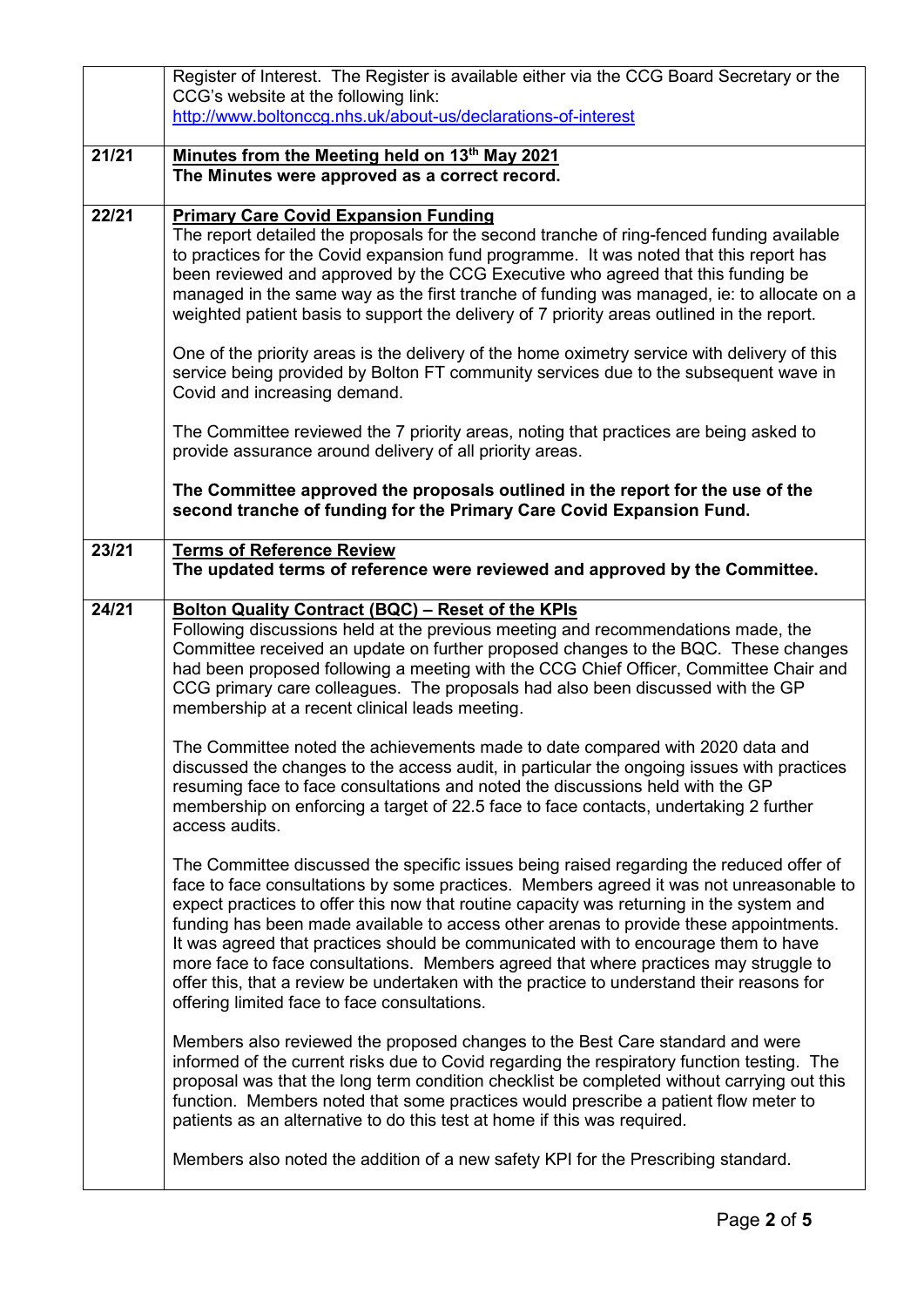|       | Stephen Liversedge, Steven Whittaker and Stacey Walsh participated in the<br>discussion to highlight local issues but did not vote.                                                                                                                                                                                                                                                                                                                                                                                                                                                                                                                                                                                                                                                                                                                           |
|-------|---------------------------------------------------------------------------------------------------------------------------------------------------------------------------------------------------------------------------------------------------------------------------------------------------------------------------------------------------------------------------------------------------------------------------------------------------------------------------------------------------------------------------------------------------------------------------------------------------------------------------------------------------------------------------------------------------------------------------------------------------------------------------------------------------------------------------------------------------------------|
|       | The Committee agreed to the following changes to the BQC for 2021/22:<br>To the change to the Access KPI to include 22.5 face to face contacts (30% of<br>the 75 target) and to participate in 2 further access audits. The CCG primary<br>care team would continue to offer support to any practice with specific<br>issues around achievement of this target.<br>To increase the KPI payment to a 5% payment for Access and reduce the<br>$\bullet$<br>Ageing Well and Health Improvement by 2% each.<br>To a 5% penalty for non-compliance of mandated elements and a 5% penalty<br>$\bullet$<br>for achievement of less than 50% of the total KPIs/available finance.<br>A practice will be subject to a 10% overall penalty, in the event they fail both<br>$\bullet$<br>of the above criteria.<br>To communicate this information to the GP membership. |
|       | Lynda Helsby left the meeting at this point.                                                                                                                                                                                                                                                                                                                                                                                                                                                                                                                                                                                                                                                                                                                                                                                                                  |
| 25/11 | Request for 2 practices to make changes to their contracted boundary area<br>Stacey Walsh confirmed an interest in this item and left the meeting at this stage.                                                                                                                                                                                                                                                                                                                                                                                                                                                                                                                                                                                                                                                                                              |
|       | The Committee was informed of two applications received from practices to change their<br>contracted boundary areas.                                                                                                                                                                                                                                                                                                                                                                                                                                                                                                                                                                                                                                                                                                                                          |
|       | <b>Reduction in Boundary Area</b><br>The first application was for a reduction in the boundary area. Members were informed<br>that the practice holds a GMS contract and serves a population of approximately 3641<br>patients. There are two whole time equivalent (WTE) GP Partners and two part-time<br>nurses with a combined WTE of 0.9. The practice is a member of the Farnworth &<br>Kearsley Primary Care Network (PCN).                                                                                                                                                                                                                                                                                                                                                                                                                             |
|       | The practice's rationale for reducing their boundary area is due to an increase in their list<br>size, serving a highly deprived demographic area and issues with regard to premises<br>constraints. Members were informed that the premises constraints are due to change and<br>the deprivation demographics match with other practices in that area. The issues that the<br>reduction in boundary area would cause for two care homes was also noted.                                                                                                                                                                                                                                                                                                                                                                                                      |
|       | The Committee agreed that the request be refused.                                                                                                                                                                                                                                                                                                                                                                                                                                                                                                                                                                                                                                                                                                                                                                                                             |
|       | <b>Increase in Boundary Area</b><br>The second application was from a practice to increase its practice boundary. It was noted<br>that the practice holds a PMS contract and serves a population of approximately 13,738<br>patients. There are 15 GPs (5 of which are partners) with a combined WTE of 9.8. The<br>practice employs 6 nurses with a combined WTE of 3.8. The practice is a member of the<br>Farnworth & Kearsley Primary Care Network (PCN).                                                                                                                                                                                                                                                                                                                                                                                                 |
|       | The practice's rationale for increasing their boundary area was to increase patient choice,<br>alleviate pressures on surrounding practices, register patients from new housing<br>developments and offer services to other local struggling practices.                                                                                                                                                                                                                                                                                                                                                                                                                                                                                                                                                                                                       |
|       | Members discussed the application and raised concerns around the large expansion<br>proposed to this boundary area.                                                                                                                                                                                                                                                                                                                                                                                                                                                                                                                                                                                                                                                                                                                                           |
|       | It was noted that following a review of this application, a small area not fully covered with<br>primary care provision had been identified and the Committee was asked to review and<br>approve the inclusion of this area within this practice's boundary.                                                                                                                                                                                                                                                                                                                                                                                                                                                                                                                                                                                                  |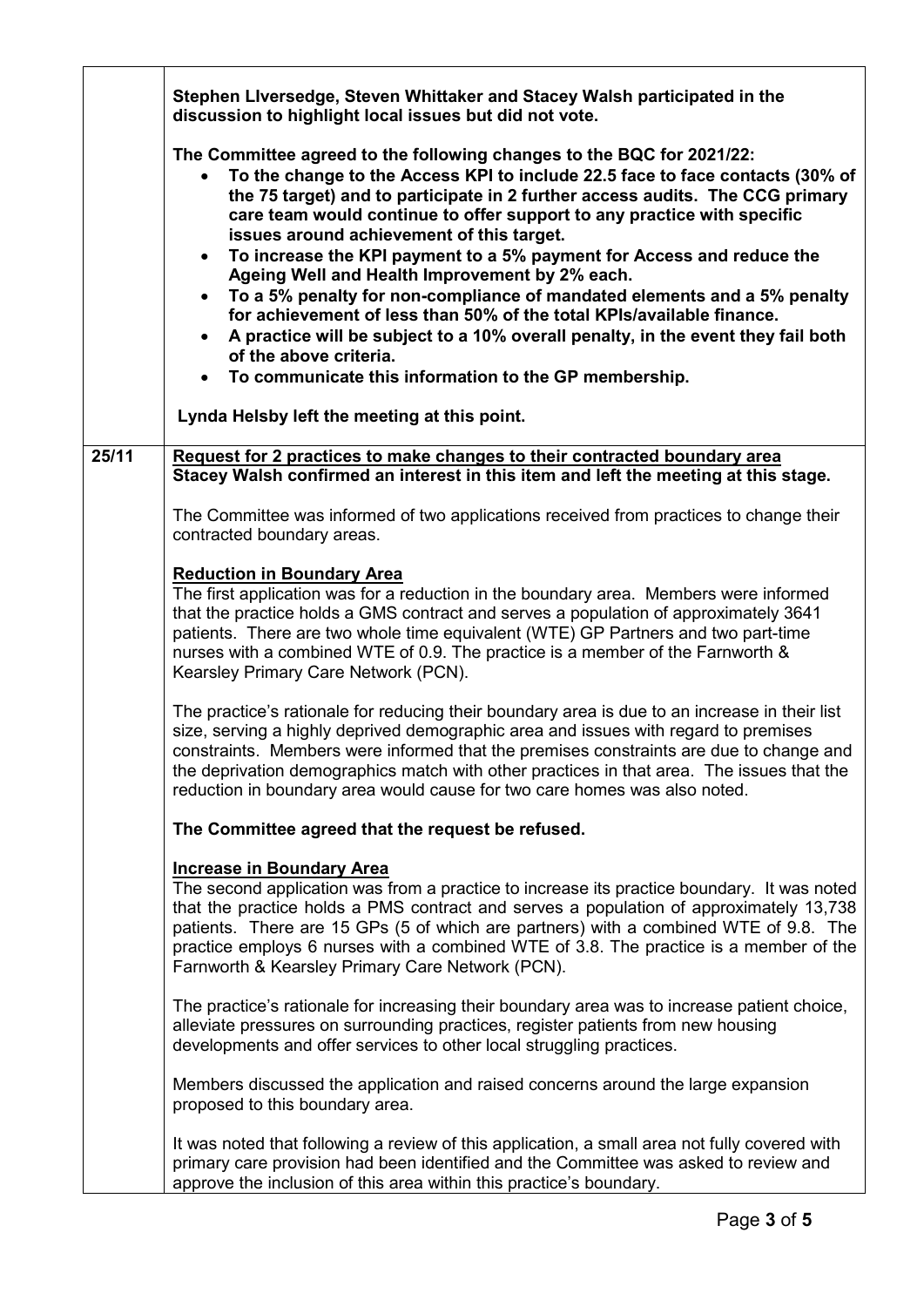|       | The Committee approved the inclusion of the small area not covered by any<br>practice in this practice's boundary and looked positively on the proposal to<br>increase the boundary area to improve choice.                                                                                                                                                                                                                                                                                                                                                                                                                       |
|-------|-----------------------------------------------------------------------------------------------------------------------------------------------------------------------------------------------------------------------------------------------------------------------------------------------------------------------------------------------------------------------------------------------------------------------------------------------------------------------------------------------------------------------------------------------------------------------------------------------------------------------------------|
|       | However, the Committee agreed that further information would be required to<br>understand from a PCN point of view the balance of pros and cons for this<br>proposal. Following this it will be further reviewed by the Committee at the next<br>meeting.                                                                                                                                                                                                                                                                                                                                                                         |
|       | Stacey Walsh returned to the meeting.                                                                                                                                                                                                                                                                                                                                                                                                                                                                                                                                                                                             |
| 26/11 | <b>Application for incorporation of a PMS Contract</b><br>The Committee was informed of an application received from a PMS practice (contractual<br>agreement currently held by individual medical contractors operating under partnership<br>arrangements) requesting approval to incorporate.                                                                                                                                                                                                                                                                                                                                   |
|       | Members were informed that 'incorporation' is the process by which individual GPs or<br>partnerships holding a GMS, PMS or APMS contract to seek Commissioner approval to<br>operate and deliver services through a company limited by shares (called a "qualifying body"<br>in PMS). It was noted, however, that this change to a limited company is a complete change<br>to the identity of the contracting party, regardless of whether the proposal is for the limited<br>company to be owned and/or run by the original contractors.                                                                                         |
|       | It was noted that the NHS England Primary Medical Care Policy and Guidance Manual<br>(PGM) refers to 'the Commissioner's obligations under procurement law to determine<br>whether there is a risk of challenge in agreeing the request and whether a competitive tender<br>process should be carried out to select any new contractor'. It goes on to say that 'a<br>commissioner may conclude that a proposal [from a practice to incorporate], and the<br>associated benefits, is worth supporting provided that there is alignment with local strategic<br>priorities and identified risk can be mitigated and/or minimised'. |
|       | The Committee was also informed of the stability this would provide in ensuring continuity<br>of care for patients. The practice also believe that incorporation would enable the practice<br>to become the lead practice for the PCN and allow for employment of PCN staff, something<br>which has been resisted by all practices in the PCN.                                                                                                                                                                                                                                                                                    |
|       | Also highlighted was the legal view received and similar incorporation of contracts that<br>have taken place in other CCGs to enable the Committee to make an informed view.                                                                                                                                                                                                                                                                                                                                                                                                                                                      |
|       | The Committee discussed and queried the risks highlighted regarding the procurement<br>rules and the effect this could have on other practices in this PCN. It was noted that the<br>CCG has fully discussed this application with NHS England who has confirmed the need<br>for the CCG to take further legal advice as any risk would be the CCG's risk.                                                                                                                                                                                                                                                                        |
|       | The Committee agreed that further legal advice be sought on the potential risks and<br>implications raised by this application, for further review at the next meeting.                                                                                                                                                                                                                                                                                                                                                                                                                                                           |
| 27/21 | <b>Estates Update</b><br>There were no further updates to report to the Committee.                                                                                                                                                                                                                                                                                                                                                                                                                                                                                                                                                |
| 28/21 | <b>Any Other Business</b><br>There was no further business discussed.                                                                                                                                                                                                                                                                                                                                                                                                                                                                                                                                                             |

Г